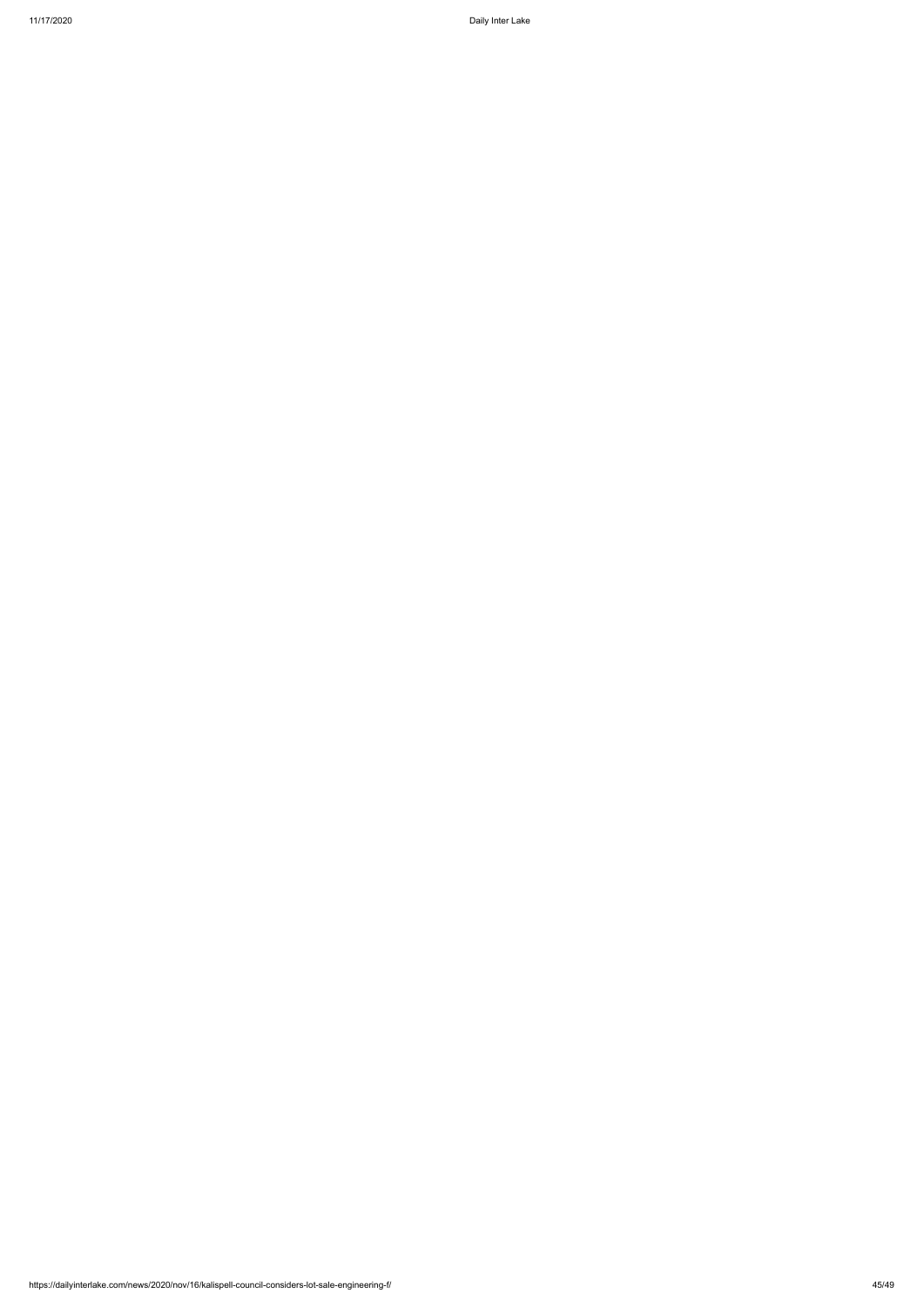Object.getOwnPropertyDescriptor(n,t).enumerable}))),a.forEach(function(t){d(e,t,n[t])})}return e}function h(t,e){return function(t){if(Array.isArray(t))return t}(t)||function(t,e){var n=[],a=!0,r=!1,i=void 0;try{for(var o,c=t[Symbol.iterator]();!(a=(o=c.next()).done)&&(n.push(o.value),!e||n.length!==e);a=!0);}catch(t){r=!0,i=t}finally{try{a||null==c.return||c.return()}finally{ff(r)throw i}}return n}(t,e)||function(){throw new TypeError("I attempt to destructure non-iterable instance")}()}function m(t){return function(t){if(Array.isArray(t)){for(var e=0,n=new Array(t.length);e<t.length;e++)n[e]=t[e];return n}}(t)||function(t){if(Symbol.iterator in Object(t)|

!function(){"use strict";function r(t){return(r="function"==typeof Symbol&&"symbol"==typeof Symbol.iterator?function(t){return typeof t}:function(t){return t&&"function"==typeof Symbol&&t.constructor===Symbol&&t!==Symbol.prototype?"symbol":typeof t})(t)}function i(t,e){for(var n=0;n<e.length;n++){var a=e[n];a.enumerable=a.enumerable|!1,a.configurable=!0,"value"in a&& (a.writable=!0),Object.defineProperty(t,a.key,a)}}function d(t,e,n){return e in t?Object.defineProperty(t,e,{value:n,enumerable:!0,configurable:!0,writable:!0}):t[e]=n,t}function \$(e){for(var t=1;t<arguments.length;t++){var n=null!=arguments[t]?arguments[t]:{},a=Object.keys(n);"function"==typeof Object.getOwnPropertySymbols&&(a=a.concat(Object.getOwnPropertySymbols(n).filter(function(t){return

Arguments]"===Object.prototype.toString.call(t))return Array.from(t)}(t)||function(){throw new TypeError("Invalid attempt to spread non-iterable instance")}()}var t=function(){},e={},n={},a=null,o= {mark:t,measure:t};try{"undefined"!=typeof window&&(e=window),"undefined"!=typeof document&&(n=document),"undefined"!=typeof MutationObserver&&(a=MutationObserver),"undefined"!=typeof performance&& (o=performance)}catch(t){}var c=(e.navigator||{}).userAgent,s=void 0===c?"":c,v=e,b=n,l=a,f=o,u=!!v.document,p=!!b.documentElement&&!!b.head&&"function"==typeof b.addEventListener&&"function"==typeof b.createElement,k=~s.indexOf("MSIE")||~s.indexOf("Trident/"),g="\_\_\_FONT\_AWESOME\_\_\_",A=16,y="fa",w="svg-inline--fa",tt="data-fa-i2svg",x="data-fa-pseudo-element",S="data-fa-pseudo-elementpending",C="data-prefix",O="data-icon",M="fontawesome-i2svg",N="async",P=["HTML","HEAD","STYLE","SCRIPT"],E=function(){try{return!0}catch(t){return!1}}(),z= {fas:"solid",far:"regular",fal:"light",fad:"duotone",fab:"brands",fak:"kit",fa:"solid"},j={solid:"fas",regular:"far",light:"fal",duotone:"fad",brands:"fab",kit:"fak"},L="fa-layers-text",R=/Font Awesome ([5 ]\*)

configure.';if(q.autoFetchSvg&&!q.fetchSvgFrom&&b&&b.currentScript){var G=b.currentScript.getAttribute("src");-1<G.search(W)&&(E||console.info("Font Awesome SVG Auto-fetching URL has been determined using document.currentScript. This features is not supported in any version of Internet Explorer. ".concat(X)),q.fetchSvgFrom=G.replace(W,"/svgs"))}if(q.fetchSvgFrom){var K=b.createElement("a");K.href=q.fetchSvgFrom,q.fetchSvgFrom=K.href}!q.autoFetchSvg||q.fetchSvgFrom||E||(console.error("Disabling Font Awesome auto-fetching of SVG icons (it was enabled) because we could not guess the correct URL to load them from. ".concat(X)),q.autoFetchSvg=!1);var et=\$({},q);v.FontAwesomeConfig=et;var B=v||{};B[g]||(B[g]={}),B[g].styles||(B[g].styles={}),B[g].hooks||(B[g].hooks={}),B[g].shims||

(Solid|Regular|Light|Duotone|Brands|Free|Pro|Kit).\*/,F={900:"fas",400:"far",normal:"far",300:"fal"},I=[1,2,3,4,5,6,7,8,9,10],T=I.concat([11,12,13,14,15,16,17,18,19,20]),\_=["class","data-prefix","data-icon","data-fatransform","data-fa-mask"],U={GROUP:"group",SWAP\_OPACITY:"swap-opacity",PRIMARY:"primary",SECONDARY:"secondary"},H=["xs","sm","lg","fw","ul","li","border","pull-left","pull-right","spin","pulse","rotate-90","rotate-180","rotate-270","flip-horizontal","flip-vertical","flip-both","stack","stack-1x","stack-2x","inverse","layers","layers-text","layers-{};if(b&&"function"==typeof b.querySelector){var D=[["data-family-prefix","familyPrefix"],["data-replacement-class","replacementClass"],["data-auto-replace-svg","autoReplaceSvg"],["data-auto-add-css","autoAddCss"],

(t.\_state=it,t.\_data=e,mt(xt,t))}function yt(t){t.\_then=t.\_then.forEach(ht)}function wt(t){t.\_state=ot,yt(t)}function xt(t){t.\_state=ct,yt(t)}.function xt(t){t.\_state=ct,yt(t)}. thendled Rejection",t.\_data,t)}function kt(t {global.process.emit("rejectionHandled",t)}function At(t){if("function"!=typeof t)throw new TypeError("Promise resolver "+t+" is not a function");if(this instanceof At==!1)throw new TypeError("Failed to construct 'Promise':

counter",U.GROUP,U.SWAP\_OPACITY,U.PRIMARY,U.SECONDARY].concat(I.map(function(t){return"".concat(t,"x")})).concat(T.map(function(t){return"w-".concat(t)})),Y=v.FontAwesomeConfig|| ["data-auto-a11y","autoA11y"],["data-search-pseudo-elements","searchPseudoElements"],["data-observe-mutations","observeMutations"],["data-mutate-approach","mutateApproach"],["data-keep-originalsource","keepOriginalSource"],["data-measure-performance","measurePerformance"],["data-show-missing-icons","showMissingIcons"]];D.push(["data-auto-fetch-svg","autoFetchSvg"],["data-fetch-svgfrom","fetchSvgFrom"],["data-fetch-uploaded-svg-from","fetchUploadedSvgFrom"]),D.forEach(function(t){var e,n=h(t,2),a=n[0],r=n[1],i=""===(e=function(t){var e=b.querySelector("script["+t+"]");if(e)return

e.getAttribute(t)}(a))||"false"!==e&&("true"===e||e);null!=i&&(Y[r]=i)})}var V= {familyPrefix:y,replacementClass:w,autoReplaceSvg:!0,autoAddCss:!0,autoA11y:!0,searchPseudoElements:!1,observeMutations:!0,mutateApproach:"async",keepOriginalSource:!0,measurePerformance:!1,showMissing (q.observeMutations=!1);var W=/\/js\/.\*\.js.\*/,X='Manually set config.fetchSvgFrom = "URL" or use <script data-fetch-svg-from="URL" ...> to explicitly

Nt="0123456789abcdefghijklmnopqrstuvwxyzABCDEFGHIJKLMNOPQRSTUVWXYZ";function Pt(){for(var t=12,e="";0<t--;)e+=Nt[62\*Math.random()|0];return e}function Et(t){for(var e=[],n=(t||[]).length>>>0;n--;)e[n]=t[n];return e}function zt(t){return t.classList?Et(t.classList):(t.getAttribute("class")||"").split(" ").filter(function(t){return t})}function jt(t,e){var n,a=e.split("-"),r=a[0],i=a.slice(1).join("-");return r!== (n=i,~H.indexOf(n))?null:i}function Lt(t){return"".concat(t).replace(/&/g,"&").replace(/"/g,""").replace(//g,"'").replace(/</g,"&lt;").replace(/>/g,"&gt;")}function Rt(n){return Object.keys(n|| {}).reduce(function(t,e){return t+"".concat(e,": ").concat(n[e],";")},"")}function Ft(t){return t.size!==Ot.size||t.x!==Ot.x||t.y!==Ot.y||t.rotate!==Ot.rotate||t.flipX||t.flipY}function It(t){var e=t.transform,n=t.containerWidth,a=t.iconWidth,r={transform:"translate(".concat(n/2," 256)")},i="translate(".concat(32\*e.x,", ").concat(32\*e.y,") "),o="scale(".concat(e.size/16\*(e.flipX?-1:1),", ").concat(e.size/16\*(e.flip -1:1),") ").c="rotate(".concat(e.rotate," 0 0)"):return{outer:r.inner:{transform:"".concat(i," ").concat(o," ").concat(c)}.path:{transform:"translate(".concat(a/2\*-1,"-256)"}}}}var Tt={x:0,y:0,width:"100%",height:"100%"};f \_t(t){var e=!(1<arguments.length&&void 0!==arguments[1])||arguments[1];return t.attributes&&(t.attributes.fill||e)&&(t.attributes.fill="black"),t}function Ut(t){var e=t.icons,n=e.main,a=e.mask,r=t.prefix,i=t.iconName,o=t.transform,c=t.symbol,s=t.title,l=t.maskId,f=t.titleId,u=t.extra,d=t.watchable,m=void 0!==d&&d,h=a.found?a:n,p=h.width,g=h.height,v="fak"===r,b=v?"":"fa-w-

(B[g].shims=[]);var J=B[g],Q=[],Z=!1;function nt(t){p&&(Z?setTimeout(t,0):Q.push(t))}p&&((Z= (b.documentElement.doScroll?/^loaded|^c/:/^loaded|^i|^c/).test(b.readyState))||b.addEventListener("DOMContentLoaded",function t(){b.removeEventListener("DOMContentLoaded",t),Z=1,Q.map(function(t){return t()})}));var at,rt="pending",it="settled",ot="fulfilled",ct="rejected",st=function(){},lt="undefined"!=typeof global&&void 0!==global.process&&"function"==typeof global.process.emit,ft="undefined"==typeof setImmediate? setTimeout:setImmediate,ut=[];function dt(){for(var t=0;t<ut.length;t++)ut[t][0](ut[t][1]);at=!(ut=[])}function mt(t,e){ut.push([t,e]),at||(at=!0,ft(dt,0))}function ht(t){var

e=t.owner,n=e.\_state,a=e.\_data,r=t[n],i=t.then;if("function"==typeof r){n=ot;try{a=r(a)}catch(t){bt(i,t)}}pt(i,a)||(n===ot&&gt(i,a),n===ct&&bt(i,a))}function pt(e,n){var a;try{if(e===n)throw new TypeError("A promises

".concat(Math.ceil(p/g\*16)),y=[et.replacementClass,i?"".concat(et.familyPrefix,"-").concat(i):"",b].filter(function(t){return-1===u.classes.indexOf(t)}).filter(function(t){return"!==t|!!!t}).concat(u.classes).join(""),w={c [],attributes:\$({},u.attributes,{"data-prefix":r,"data-icon":i,class:y,role:u.attributes.role||"img",xmlns:"http://www.w3.org/2000/svg",viewBox:"0 0 ".concat(p," ").concat(g)})},x=v&&!~u.classes.indexOf("fa-fw")? {width:"".concat(p/g\*16\*.0625,"em")}:{};m&&(w.attributes[tt]=""),s&&w.children.push({tag:"title",attributes:{id:w.attributes["aria-labelledby"]||"title-".concat(f||Pt())},children:[s]});var k,A,S,C,O,M,N,P,E,z,j,L,R,F,I,T,\_,U,H,Y,D,V,q,W,X,G,K,B=\$({},w,{prefix:r,iconName:i,main:n,mask:a,maskId:l,transform:o,symbol:c,styles:\$({},x,u.styles)}),J=a.found&&n.found?(S= (k=B).children,C=k.attributes,O=k.main,M=k.mask,N=k.maskId,P=k.transform,E=O.width,z=O.icon,j=M.width,L=M.icon,R=It({transform:P,containerWidth:j,iconWidth:E}),F={tag:"rect",attributes:\$({},Tt, {fill:"white"})}.l=z.children?{children.z.children.map( t)}:{}.T={taq:"q".attributes:\${{}.R.inner).children:[ t(\${{taq:z.taq.attributes:\${{}.R.attributes:\${}}.z.attributes.\${}}.z.attributes:\${}.R.puter}}})}. ={taq:"q".attr ".concat(N||Pt()),H="clip-".concat(N||Pt()),Y={tag:"mask",attributes:\$({},Tt,{id:U,maskUnits:"userSpaceOnUse",maskContentUnits:"userSpaceOnUse"}),children:[F,\_]},D={tag:"defs",children:[{tag:"clipPath",attributes: {id:H},children:(A=L,"g"===A.tag?A.children:[A])},Y]},S.push(D,{tag:"rect",attributes:\$({fill:"currentColor","clip-path":"url(#".concat(H,")"),mask:"url(#".concat(U,")")},Tt)}),{children:S,attributes:C}):function(t){var e=t.children,n=t.attributes,a=t.main,r=t.transform,i=Rt(t.styles);if(0<i.length&&(n.style=i),Ft(r)){var o=It({transform:r,containerWidth:a.width,iconWidth:a.width});e.push({tag:"g",attributes:\$({},o.outer),children: [{tag:"g",attributes:\$({},o.inner),children:[{tag:a.icon.tag,children:a.icon.children,attributes:\$({},a.icon.attributes,o.path)}]}]})}else e.push(a.icon);return{children:e,attributes:n}}(B),Q=J.children,Z=J.attributes;return B.children=Q,B.attributes=Z,c?(q=(V=B).prefix,W=V.iconName,X=V.children,G=V.attributes,K=V.symbol,[{tag:"svg",attributes:{style:"display: none;"},children:[{tag:"symbol",attributes:\$({},G,{id:!0===K?"".concat(q,"-

callback cannot return that same promise.");if(n&&("function"==typeof n||"object"===r(n))){var t=n.then;if("function"==typeof t)return t.call(n,function(t){a||(a=!0,n===t?vt(e,t):gt(e,t))},function(t){a||

Please use the 'new' operator, this object constructor cannot be called as a function.");this.\_then=[],function(t,e){function n(t){bt(e,t)}try{t(function(t){gt(e,t)},n)}catch(t){n(t)}}(t,this)}At.prototype=

 $(a=!0, b t(e,t))\}$ ,!0}}catch(t){return a||bt(e,t),!0}return!1}function gt(t,e){t!==e&&pt(t,e)||vt(t,e)}function vt(t,e){t.\_state===rt&&(t.\_state=it,t.\_data=e,mt(wt,t))}function bt(t,e){t.\_state===rt&&

{constructor:At,\_state:rt,\_then:null,\_data:void 0,\_handled:!1,then:function(t,e){var n={owner:this,then:new this.constructor(st),fulfilled:t,rejected:e};return!e&&!t||this.\_handled|| (this.\_handled=!0,this.\_state===ct&&lt&&mt(kt,this)),this.\_state===ot||this.\_state===ct?mt(ht,n):this.\_then.push(n),n.then},catch:function(t){return this.then(null,t)}},At.all=function(c){if(!Array.isArray(c))throw new TypeError("You must pass an array to Promise.all().");return new At(function(n,t){var a=[],r=0;function e(e){return r++,function(t){a[e]=t,--r||n(a)}}for(var i,o=0;o<c.length;o++)(i=c[o])&&"function"==typeof i.then? i.then(e(o),t):a[o]=i;r||n(a)})},At.race=function(r){if(!Array.isArray(r))throw new TypeError("You must pass an array to Promise.race().");return new At(function(t,e){for(var n,a=0;a<r.length;a++)(n=r[a])&&"function"==typeof n.then?n.then(t,e):t(n)})},At.resolve=function(e){return e&&"object"===r(e)&&e.constructor===At?e:new At(function(t){t(e)})},At.reject=function(n){return new At(function(t,e){e(n)})};var St="function"==typeof Promise? Promise:At,Ct=A,Ot={size:16,x:0,y:0,rotate:0,flipX:!1,flipY:!1};function Mt(t){if(t&&p){var e=b.createElement("style");e.setAttribute("type","text/css"),e.innerHTML=t;for(var n=b.head.childNodes,a=null,r=n.length-1;-1<r;r- -){var i=n[r],o=(i.tagName||"").toUpperCase();-1<["STYLE","LINK"].indexOf(o)&&(a=i)}return b.head.insertBefore(e,a),t}}var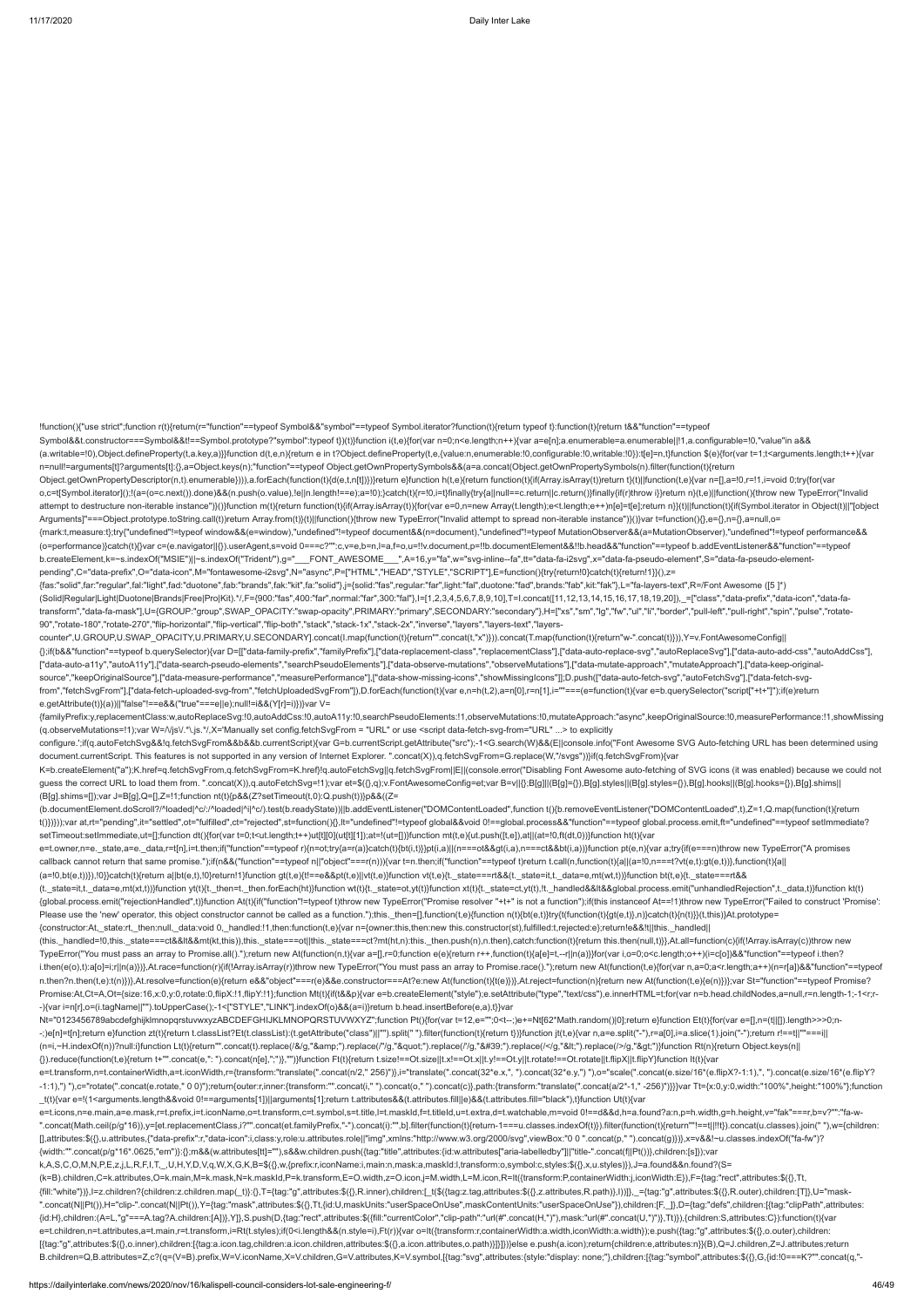").concat(et.familyPrefix,"-").concat(W):K}),children:X}]}]):function(t){var e=t.children,n=t.main,a=t.mask,r=t.attributes,i=t.styles,o=t.transform;if(Ft(o)&&n.found&&!a.found){var c=n.width/n.height/2,s=.5;r.style=Rt(\${{} {"transform-origin":"".concat(c+o.x/16,"em ").concat(s+o.y/16,"em")}))}return[{tag:"svg",attributes:r,children:e}]}(B)}function Ht(t){var e=t.content,n=t.width,a=t.height,r=t.transform,i=t.title,o=t.extra,c=t.watchable,s=v 0!==c&&c,l=\$({},o.attributes,i?{title:i}:{},{class:o.classes.join(" ")});s&&(l[tt]="");var f,u,d,m,h,p,g,v,b,y=\$({},o.styles);Ft(r)&&(y.transform=(u=(f={transform:r,startCentered:!0,width:n,height:a}).transform,d=f.width,m 0===d?A:d,h=f.height,p=void 0===h?A:h,g=f.startCentered,b="",b+=(v=void 0!==g&&g)&&k?"translate(".concat(u.x/Ct-m/2,"em, ").concat(u.y/Ct-p/2,"em) "):v?"translate(calc(-50% + ".concat(u.x/Ct,"em), calc(-50% + ").concat(u.y/Ct,"em)) "):"translate(".concat(u.x/Ct,"em, ").concat(u.y/Ct,"em) "),b+="scale(".concat(u.size/Ct\*(u.flipX?-1:1),", ").concat(u.size/Ct\*(u.flipY?-1:1),") "),b+="rotate(".concat(u.rotate,"deg) ")),y["-webkittransform"]=y.transform);var w=Rt(y);0<w.length&&(l.style=w);var x=[];return x.push({tag:"span",attributes:l,children:[e]}),i&&x.push({tag:"span",attributes:{class:"sr-only"},children:[i]}),x}var Yt=function() {},Dt=et.measurePerformance&&f&&f.mark&&f.measure?f:{mark:Yt,measure:Yt},Vt='FA "5.15.1"',qt=function(t){Dt.mark("".concat(Vt," ").concat(t," ends")),Dt.measure("".concat(Vt," ").concat(t),"".concat(Vt," ").concat(t," begins"),"".concat(Vt," ").concat(t," ends"))},Wt={begin:function(t){return Dt.mark("".concat(Vt," ").concat(t," begins")),function({feturn qt(t)}},end:qt},Xt=function(t,e,n,a){var r,i,o,c,s,l=Object.keys(t),f=l.length,u=v 0!==a?(c=e,s=a,function(t,e,n,a){return c.call(s,t,e,n,a)}):e;for(o=void 0===n?(r=1,t[l[0]]):(r=0,n);r<f;r++)o=u(o,t[i=l[r]],i,t);return o};function Gt(t){for(var e="",n=0;n<t.length;n++){e+= ("000"+t.charCodeAt(n).toString(16)).slice(-4)}return e}function Kt(t){if(1!==t.length)return!1;var e,n,a,r,i,o=(n=0,r=(e=t).length,55296<=(i=e.charCodeAt(n))&&i<=56319&&n+1<r&&56320<= (a=e.charCodeAt(n+1))&&a<=57343?1024\*(i-55296)+a-56320+65536:i);return 57344<=o&&o<=63743}function Bt(t,a){var e=(2<arguments.length&&void 0!==arguments[2]?arguments[2]:{}).skipHooks,n=void 0!==e&&e,r=Object.keys(a).reduce(function(t,e){var n=a[e];return!!n.icon?t[n.iconName]=n.icon:t[e]=n,t},{});"function"!=typeof J.hooks.addPack||n?J.styles[t]=\$({},J.styles[t]|| {},r):J.hooks.addPack(t,r),"fas"===t&&Bt("fa",a)}var Jt=/viewBox="0 0 ([0-9]+) ([0-9]+)"/,Qt=/path d="([^"]+)"/,Zt=/path d="([^"]+)".\*path d="([^"]+)"/;var \$t=J.styles,te=J.shims,ee={},ne={},ae={};function re(t,e,n){var a,r,i,o,c,s,l=(i=r=null,o=(a=n).match(Jt),c=a.match(Qt),(s=a.match(Zt))?i=[s[1],s[2]]:c&&(i=c[1]),o&&i&&(r=[parseInt(o[1],10),parseInt(o[2],10),[],null,i]),r);l&&!Kt(e)&&(Bt(t,d({},e,l),{skipHooks:!0}),se()),ie[t] [e].map(function(t){t(l)}),delete ie[t][e]}var ie={};function oe(t,e){return Kt(t)?"unicode/".concat(Gt(t)).concat(void 0===e?"":"-".concat(e),".svg"):"".concat(t).concat(toid 0===e?"":"-".concat(oid 0===e?"":"-".concat(e) {var t=2<arguments.length&&void 0!==arguments[2]?arguments[2]:{},o="fak"===r,e=t.url,c=void 0===e?et.fetchSvgFrom:e,n=t.uploadedSvgUrl,s=void 0===n?et.fetchUploadedSvgFrom:n,a=t.headers,l=void 0===a? {}:a,f=t.token,u=t.version;return ie[r]&&ie[r][i]||(ie[r]=\$({},ie[r]||{},d({},i,[]))),new St(function(e,t){if(!c)return t(new Error("No URL available to fetch SVGs from. Specify in params or by setting config.fetchSvgFrom"));if(o&&!s)return t(new Error("No URL available to fetch kit SVGs from. Specify in params or by setting config.fetchKitSvgFrom"));var n=o?"".concat(s,"/").concat(f,"/icons/").concat(6(i,iu)):"".concat(oe(i,u)):"".concat(c,"/").concat(z[r],"/").concat(oe(i));if(J.styles[r]&&J.styles[r][i])return e(J.styles[r][i]);if(ie[r][i].push(function({{(t)})},1===ie[ fetch)fetch(n,{headers:l,mode:"cors"}).then(function(t){return t.text()}).then(function(t){re(r,i,t)}).catch(function(){re(r,i,"")});else if("function"==typeof XMLHttpRequest){var a=new XMLHttpRequest;a.addEventListener("loadend",function(){this.responseText?re(r,i,this.responseText):re(r,i,"")}),a.open("GET",n),Object.keys(l).forEach(function(t){a.setRequestHeader(t,l[t])}),a.send()}else re(r,i,"")})},se=function(){var t=function(a){return Xt(\$t,function(t,e,n){return t[n]=Xt(e,a,{}),t},{})};ee=t(function(t,e,n){return e[3]&&(t[e[3]]=n),t}),ne=t(function(e,t,n){var a=t[2];return e[n]=n,a.forEach(function(t) {e[t]=n}),e});var i="far"in \$t;ae=Xt(te,function(t,e){var n=e[0],a=e[1],r=e[2];return"far"!==a||i||(a="fas"),t[n]={prefix:a,iconName:r},t},{})};function le(t,e){return(ee[t]||{})[e]}se();var fe=J.styles,ue=function() {return{prefix:null,iconName:null,rest:[]}};function de(t){return t.reduce(function(t,e){var n=jt(et.familyPrefix,e);if(fe[e])t.prefix=e;else if(et.autoFetchSvg&&-1<Object.keys(z).indexOf(e))t.prefix=e;else if(n){var a="fa"===t.prefix?ae[n]||{prefix:null,iconName:null}:{};t.iconName=a.iconName||n,t.prefix=a.prefix||t.prefix}else e!==et.replacementClass&&0!==e.indexOf("fa-w-")&&t.rest.push(e);return t},ue())}function me(t,e,n) {if(t&&t[e]&&t[e][n])return{prefix:e,iconName:n,icon:t[e][n]}}function he(t){var n,e=t.tag,a=t.attributes,r=void 0===a?{}:a,i=t.children,o=void 0===i?[]:i;return"string"==typeof t?Lt(t):"<".concat(e," ").concat((n=r,Object.keys(n||{}).reduce(function(t,e){return t+"".concat(e,'="').concat(Lt(n[e]),'" ')},"").trim()),">").concat(o.map(he).join(""),"</").concat(e,">")}var pe=function(){};function ge(t) {return"string"==typeof(t.getAttribute?t.getAttribute(tt):null)}var ve={replace:function(t){var e=t[0],n=t[1].map(function(t){return he(t)}).join("\n");if(e.parentNode&&e.outerHTML)e.outerHTML=n+ (et.keepOriginalSource&&"svg"!==e.tagName.toLowerCase()?"\x3c!-- ".concat(e.outerHTML," Font Awesome fontawesome.com --\x3e"):"");else if(e.parentNode){var a=document.createElement("span");e.parentNode.replaceChild(a,e),a.outerHTML=n}},nest:function(t){var e=t[0],n=t[1];if(~zt(e).indexOf(et.replacementClass))return ve.replace(t);var a=new RegExp("".concat(et.familyPrefix,"-.\*"));delete n[0].attributes.style,delete n[0].attributes.id;var r=n[0].attributes.class.split(" ").reduce(function(t,e){return e===et.replacementClass||e.match(a)? t.toSvg.push(e):t.toNode.push(e),t},{toNode:[],toSvg:[]});n[0].attributes.class=r.toSvg.join(" ");var i=n.map(function(t){return he(t)}).join("\n");e.setAttribute("class",r.toNode.join(" ")),e.setAttribute(tt,""),e.innerHTML=i}};function be(t){t()}function ye(n,t){var a="function"==typeof t?t:pe;if(0===n.length)a();else{var e=be;et.mutateApproach===N&&(e=v.requestAnimationFrame||be),e(function(){var t=!0===et.autoReplaceSvg?ve.replace:ve[et.autoReplaceSvg]||ve.replace,e=Wt.begin("mutate");n.map(t),e(),a()})}}var we=!1;function xe(){we=!1}var ke=null;function Ae(t){if(l&&et.observeMutations){var r=t.treeCallback,i=t.nodeCallback,o=t.pseudoElementsCallback,e=t.observeMutationsRoot,n=void 0===e?b:e;ke=new l(function(t){we||Et(t).forEach(function(t) {if("childList"===t.type&&0<t.addedNodes.length&&!ge(t.addedNodes[0])&& (et.searchPseudoElements&&o(t.target),r(t.target)),"attributes"===t.type&&t.target.parentNode&&et.searchPseudoElements&&o(t.target.parentNode),"attributes"===t.type&&ge(t.target)&&~\_.indexOf(t.attributeName))if( {var e=de(zt(t.target)),n=e.prefix,a=e.iconName;n&&t.target.setAttribute("data-prefix",n),a&&t.target.setAttribute("data-icon",a)}else i(t.target)})}),p&&ke.observe(n, {childList:!0,attributes:!0,characterData:!0,subtree:!0})}}function Se(t){var e,n,a=t.getAttribute("data-prefix"),r=t.getAttribute("data-icon"),i=void 0!==t.innerText?t.innerText.trim():"",o=de(zt(t));return a&&r&& (o.prefix=a,o.iconName=r),o.prefix&&1<i.length?o.iconName=(e=o.prefix,n=t.innerText,(ne[e]||{})[n]):o.prefix&&1===i.length&&(o.iconName=le(o.prefix,Gt(t.innerText))),o}var Ce=function(t){var e= {size:16,x:0,y:0,flipX:!1,flipY:!1,rotate:0};return t?t.toLowerCase().split(" ").reduce(function(t,e){var n=e.toLowerCase().split("-"),a=n[0],r=n.slice(1).join("-");if(a&&"h"===r)return t.flipX=!0,t;if(a&&"v"===r)return t.flipY=!0,t;if(r=parseFloat(r),isNaN(r))return t;switch(a){case"grow":t.size=t.size+r;break;case"shrink":t.size=t.size-r;break;case"left":t.x=t.x-r;break;case"right":t.x=t.x+r;break;case"up":t.y=t.yr;break;case"down":t.y=t.y+r;break;case"rotate":t.rotate=t.rotate+r}return t},e):e};function Oe(t){var e,n,a,r,i,o,c,s,l=Se(t),f=l.iconName,u=l.prefix,d=l.rest,m=(e=t.getAttribute("style"),n=[],e&& (n=e.split(";").reduce(function(t,e){var n=e.split(":"),a=n[0],r=n.slice(1);return a&&0<r.length&&(t[a]=r.join(":").trim()),t},{})),n),h=Ce(t.getAttribute("data-fa-transform")),p=null!==(a=t.getAttribute("data-fa-symbol"))&& (""===a||a),g=(i=Et((r=t).attributes).reduce(function(t,e){return"class"!==t.name&&"style"!==t.name&&(t[e.name]=e.value),t},{}),o=r.getAttribute("title"),c=r.getAttribute("data-fa-title-id"),et.autoA11y&&(o?i["arialabelledby"]="".concat(et.replacementClass,"-title-").concat(c||Pt()):(i["aria-hidden"]="true",i.focusable="false")),i),v=(s=t.getAttribute("data-fa-mask"))?de(s.split(" ").map(function(t){return t.trim()})):ue();return{iconName:f,title:t.getAttribute("title"),titleId:t.getAttribute("data-fa-title-id"),prefix:u,transform:h,symbol:p,mask:v,maskId:t.getAttribute("data-fa-mask-id"),extra: {classes:d,styles:m,attributes:g}}}function Me(t){this.name="MissingIcon",this.message=t||"Icon unavailable",this.stack=(new Error).stack}(Me.prototype=Object.create(Error.prototype)).constructor=Me;var Ne= {fill:"currentColor"},Pe={attributeType:"XML",repeatCount:"indefinite",dur:"2s"},Ee={tag:"path",attributes:\$({},Ne,{d:"M156.5,447.7l-12.6,29.5c-18.7-9.5-35.9-21.2-51.5-34.9l22.7- 22.7C127.6,430.5,141.5,440,156.5,447.7z M40.6,272H8.5 c1.4,21.2,5.4,41.7,11.7,61.1L50,321.2C45.1,305.5,41.8,289,40.6,272z M40.6,240c1.4-18.8,5.2-37,11.1-54.1l-29.5-12.6 C14.7,194.3,10,216.7,8.5,240H40.6z M64.3,156.5c7.8-14.9,17.2-28.8,28.1-41.5L69.7,92.3c-13.7,15.6-25.5,32.8-34.9,51.5 L64.3,156.5z M397,419.6c-13.9,12-29.4,22.3-46.1,30.4l11.9,29.8c20.7-9.9,39.8-22.6,56.9-37.6L397,419.6z M115,92.4 c13.9- 12,29.4-22.3,46.1-30.4l-11.9-29.8c-20.7,9.9-39.8,22.6-56.8,37.6L115,92.4z M447.7,355.5c-7.8,14.9-17.2,28.8-28.1,41.5 l22.7,22.7c13.7-15.6,25.5-32.9,34.9-51.5L447.7,355.5z M471.4,272c-1.4,18.8-5.2,37- 11.1,54.1l29.5,12.6 c7.5-21.1,12.2-43.5,13.6-66.8H471.4z M321.2,462c-15.7,5-32.2,8.2-49.2,9.4v32.1c21.2-1.4,41.7-5.4,61.1-11.7L321.2,462z M240,471.4c-18.8-1.4-37-5.2-54.1-11.1l-12.6,29.5c21.1,7.5,43.5,12.2,66.8,13.6V471.4z M462,190.8c5,15.7,8.2,32.2,9.4,49.2h32.1 c-1.4-21.2-5.4-41.7-11.7-61.1L462,190.8z M92.4,397c-12-13.9-22.3-29.4-30.4-46.1l-29.8,11.9c9.9,20.7,22.6,39.8,37.6,56.9 L92.4,397z M272,40.6c18.8,1.4,36.9,5.2,54.1,11.1l12.6-29.5C317.7,14.7,295.3,10,272,8.5V40.6z M190.8,50 c15.7-5,32.2-8.2,49.2-9.4V8.5c-21.2,1.4-41.7,5.4-61.1,11.7L190.8,50z M442.3,92.3L419.6,115c12,13.9,22.3,29.4,30.5,46.1 l29.8-11.9C470,128.5,457.3,109.4,442.3,92.3z M397,92.4l22.7-22.7c-15.6-13.7-32.8-25.5-51.5-34.9l-12.6,29.5 C370.4,72.1,384.4,81.5,397,92.4z"})},ze=\$({},Pe, {attributeName:"opacity"}),je={tag:"g",children:[Ee,{tag:"circle",attributes:\$({},Ne,{cx:"256",cy:"364",r:"28"}),children:[{tag:"animate",attributes:\$({},Pe,{attributeName:"r",values:"28;14;28;28;14;28;"})}, {tag:"animate",attributes:\$({},ze,{values:"1;0;1;1;0;1;"})}]},{tag:"path",attributes:\$({},Ne,{opacity:"1",d:"M263.7,312h-16c-6.6,0-12-5.4-12-12c0-71,77.4-63.9,77.4-107.8c0-20-17.8-40.2-57.4-40.2c-29.1,0-44.3,9.6- 59.2,28.7 c-3.9,5-11.1,6-16.2,2.4l-13.1-9.2c-5.6-3.9-6.9-11.8-2.6-17.2c21.2-27.2,46.4-44.7,91.2-44.7c52.3,0,97.4,29.8,97.4,80.2 c0,67.6-77.4,63.5-77.4,107.8C275.7,306.6,270.3,312,263.7,312z"}),children: [{tag:"animate",attributes:\$({},ze,{values:"1;0;0;0;0;1;"})}]},{tag:"path",attributes:\$({},Ne,{opacity:"0",d:"M232.5,134.5l7,168c0.3,6.4,5.6,11.5,12,11.5h9c6.4,0,11.7-5.1,12-11.5l7-168c0.3-6.8-5.2-12.5-12-12.5h-23 C237.7,122,232.2,127.7,232.5,134.5z"}),children:[{tag:"animate",attributes:\$({},ze,{values:"0;0;1;1;0;0;"})}]}]},Le=J.styles;function Re(t){var e=t[0],n=t[1],a=h(t.slice(4),1) [0];return{found:!0,width:e,height:n,icon:Array.isArray(a)?{tag:"g",attributes:{class:"".concat(et.familyPrefix,"-").concat(U.GROUP)},children:[{tag:"path",attributes:{class:"".concat(et.familyPrefix,"- ").concat(U.SECONDARY),fill:"currentColor",d:a[0]}},{tag:"path",attributes:{class:"".concat(et.familyPrefix,"-").concat(U.PRIMARY),fill:"currentColor",d:a[1]}}]}:{tag:"path",attributes:{fill:"currentColor",d:a}}}}function {return new St(function(n,t){var a={found:!1,width:512,height:512,icon:je};if(s&&l&&Le[l]&&Le[l][s]){var e=Le[l][s];return n(Re(e))}var r={},i={},o=null,c=function(){var t=0<arguments.length&&void 0!==arguments[0]? arguments[0]:{},e=1<arguments.length?arguments[1]:void 0;if(e&&Kt(e)){if(t&&t.iconUploads){var n=t.iconUploads,a=Object.keys(n).find(function(t){return n[t]&&n[t].u&&n[t].u===Gt(e)});if(a)return n[a].v}}else if(t&&t.iconUploads&&t.iconUploads[e]&&t.iconUploads[e].v)return t.iconUploads[e].v}(v.FontAwesomeKitConfig,s);if(v.FontAwesomeKitConfig&&v.FontAwesomeKitConfig.token&& (o=v.FontAwesomeKitConfig.token),o&&(r["fa-kit-token"]=o),"fak"===l&&(i.token=o,i.version=c),s&&l&&et.autoFetchSvg)return ce(l,s,\$({headers:r},i)).then(function(t){var e={};t&& (e=Re(t)),n(\$({},a,e))}).catch(t);s&&l&&!et.showMissingIcons?t(new Me("Icon is missing for prefix ".concat(l," with icon name ").concat(s))):n(a)})}var Ie=J.styles;function Te(t){var i,e,o,c,s,l,f,u,n,d,m,a=Oe(t);return~a.extra.classes.indexOf(L)?function(t,e){var n=e.title,a=e.transform,r=e.extra,i=null,o=null;if(k){var c=parseInt(getComputedStyle(t).fontSize,10),s=t.getBoundingClientRect();i=s.width/c,o=s.height/c}return et.autoA11y&&!n&&(r.attributes["ariahidden"]="true"),St.resolve([t,Ht({content:t.innerHTML,width:i,height:o,transform:a,title:n,extra:r,watchable:!0})])}(t,a):(i=t,o= (e=a).iconName,c=e.title,s=e.titleId,l=e.prefix,f=e.transform,u=e.symbol,n=e.mask,d=e.maskId,m=e.extra,new St(function(r,t){St.all([Fe(o,l),Fe(n.iconName,n.prefix)]).then(function(t){var e=h(t,2),n=e[0],a=e[1];r([i,Ut({icons:{main:n,mask:a},prefix:l,iconName:o,transform:f,symbol:u,mask:a,maskId:d,title:c,titleId:s,extra:m,watchable:!0})])})}))}function \_e(t){var n=1<arguments.length&&void 0!==arguments[1]?arguments[1]:null;if(p){var e=b.documentElement.classList,a=function(t){return e.add("".concat(M,"-").concat(M,);=function(t){return e.remove("".concat(M,"-").concat(M,"-").concat(M,"-").concat(M,"-").conc Object.keys(z):Object.keys(le),o=[".".concat(L,":not([").concat(tt,"])")].concat(i.map(function(t){return".".concat(t,":not([").concat(tt,"])")}).join(", ");if(0!==o.length){var c=[];try{c=Et(t.querySelectorAll(o))}catch(t {}if(0<c.length){a("pending"),r("complete");var s=Wt.begin("onTree"),l=c.reduce(function(t,e){try{var n=Te(e);n&&t.push(n)}catch(t){E||t instanceof Me&&console.error(t)}return t},[]);return new St(function(e,t) {St.all(l).then(function(t){ye(t,function(){a("active"),a("complete"),r("pending"),"function"==typeof n&&n(),s(),e()})}).catch(function(){s(),t()})})}}}}function Ue(t){var e=1<arguments.length&&void 0!==arguments[1]? arguments[1]:null;Te(t).then(function(t){t&&ye([t],e)})}function He(h,p){var g="".concat(S).concat(p.replace(":","-"));return new St(function(a,t){if(null!==h.getAttribute(g))return a();var e=Et(h.children).filter(function {return t.getAttribute(x)===p})[0],n=v.getComputedStyle(h,p),r=n.getPropertyValue("font-family").match(R),i=n.getPropertyValue("font-weight"),o=n.getPropertyValue("content");if(e&&!r)return h.removeChild(e),a();if(r&&"none"!==o&&""!==o){var c=n.getPropertyValue("content"),s=~["Solid","Regular","Light","Duotone","Brands","Kit"].indexOf(r[2])?j[r[2].toLowerCase()]:F[i],l=Gt(3===c.length? c.substr(1,1):c),f=le(s,l),u=f;if(u||(u=l),f||(f=String.fromCharCode(parseInt(l,16))),!f||e&&e.getAttribute(C)===s&&e.getAttribute(O)===u)a();else{h.setAttribute(g,u),e&&h.removeChild(e);var d= {iconName:null,title:null,titleId:null,prefix:null,transform:Ot,symbol:!1,mask:null,maskId:null,extra:{classes:[],styles:{},attributes:{}}},m=d.extra;m.attributes[x]=p,Fe(f,s).then(function(t){var e=Ut(\$({},d,{icons: {main:t,mask:ue()},prefix:s,iconName:u,extra:m,watchable:!0})),n=b.createElement("svg");":before"===p?h.insertBefore(n,h.firstChild):h.appendChild(n),n.outerHTML=e.map(function(t){return he(t)}).join("\n"),h.removeAttribute(g),a()}).catch(t)}}else a()})}function Ye(t){return St.all([He(t,":before"),He(t,":after")])}function De(t){return! (t.parentNode===document.head||~P.indexOf(t.tagName.toUpperCase())||t.getAttribute(x)||t.parentNode&&"svg"===t.parentNode.tagName)}function Ve(r){if(p)return new St(function(t,e){var n=Et(r.querySelectorAll("\*")).filter(De).map(Ye),a=Wt.begin("searchPseudoElements");we=!0,St.all(n).then(function(){a(),xe(),t()}).catch(function(){a(),xe(),e()}}}}}var qe="svg:not(:root).svg-inline--fa{overflow:visible}.s inline--fa{display:inline-block;font-size:inherit;height:1em;overflow:visible;vertical-align:-.125em}.svg-inline--fa.fa-lg{vertical-align:-.225em}.svg-inline--fa.fa-w-1{width:.0625em}.svg-inline--fa.fa-w-2{width:.125em}.sv inline--fa.fa-w-3{width:.1875em}.svg-inline--fa.fa-w-4{width:.25em}.svg-inline--fa.fa-w-5{width:.3125em}.svg-inline--fa.fa-w-6{width:.3125em}.svg-inline--fa.fa-w-6{width:.375em}.svg-inline--fa.fa-w-7{width:.4375em}.svg-inl inline--fa.fa-w-9{width:.5625em}.svg-inline--fa.fa-w-10{width:.625em}.svg-inline--fa.fa-w-11{width:.6875em}.svg-inline--fa.fa-w-12{width:.75em}.svg-inline--fa.fa-w-12{width:.75em}.svg-inline--fa.fa-w-13{width:.8125em}.svg-14{width:.875em}.svg-inline--fa.fa-w-15{width:.9375em}.svg-inline--fa.fa-w-16{width:1em}.svg-inline--fa.fa-w-17{width:1.0625em}.svg-inline--fa.fa-w-18{width:1.125em}.svg-inline--fa.fa-w-19{width:1.1875em}.svg-inline- fa.fa-w-20{width:1.25em}.svg-inline--fa.fa-pull-left{margin-right:.3em;width:auto}.svg-inline--fa.fa-pull-right{margin-left:.3em;width:auto}.svg-inline--fa.fa-border{height:1.5em}.svg-inline--fa.fa-li{width:2em}.svg-inline- fa.fa-fw{width:1.25em}.fa-layers svg.svg-inline--fa{bottom:0;left:0;margin:auto;position:absolute;right:0;top:0}.fa-layers{display:inline-block;height:1em;position:relative;text-align:center;verticalalign:-.125em;width:1em}.fa-layers svg.svg-inline--fa{-webkit-transform-origin:center center;transform-origin:center center}.fa-layers-counter,.fa-layers-text{display:inline-block;position:absolute;text-align:center}.fa-

https://dailyinterlake.com/news/2020/nov/16/kalispell-council-considers-lot-sale-engineering-f/ 47/49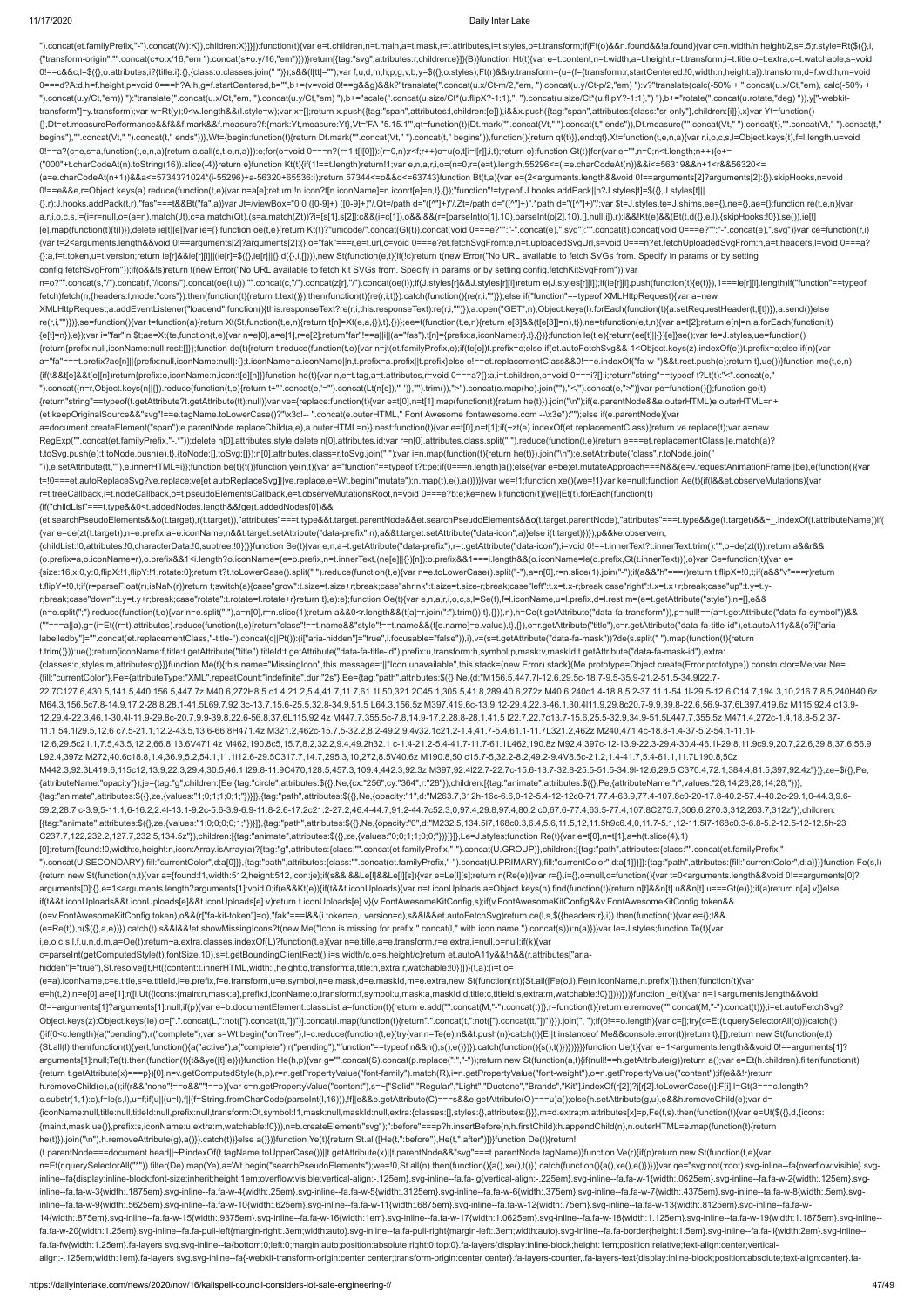layers-text{left:50%;top:50%;-webkit-transform:translate(-50%,-50%);transform:translate(-50%,-50%);-webkit-transform-origin:center center;transform-origin:center center}.fa-layers-counter{background-

color:#ff253a;border-radius:1em;-webkit-box-sizing:border-box;box-sizing:border-box;color:#fff;height:1.5em;line-height:1;max-width:5em;min-width:1.5em;overflow:hidden;padding:.25em;right:0;textoverflow:ellipsis;top:0;-webkit-transform:scale(.25);transform:scale(.25);-webkit-transform-origin:top right;transform-origin:top right}.fa-layers-bottom-right{bottom:0;right:0;top:auto;-webkittransform:scale(.25);transform:scale(.25);-webkit-transform-origin:bottom right;transform-origin:bottom right}.fa-layers-bottom-left{bottom:0;left:0;right:auto;top:auto;-webkit-transform:scale(.25);transform:scale(.25); webkit-transform-origin:bottom left;transform-origin:bottom left;transform-origin:bottom left}.fa-layers-top-right{right:0;top:0;-webkit-transform:scale(.25);transform:scale(.25);-webkit-transform-origin:top right;transfor left{left:0;right:auto;top:0;-webkit-transform:scale(.25);transform:scale(.25);-webkit-transform-origin:top left;transform-origin:top left}.fa-lg{font-size:1.3333333333333333339m;line-height:.75em;vertical-align:-.0667em}. size:.75em}.fa-sm{font-size:.875em}.fa-1x{font-size:1em}.fa-2x{font-size:2em}.fa-3x{font-size:3em}.fa-4x{font-size:4em}.fa-5x{font-size:5em}.fa-6x{font-size:6em}.fa-6x{font-size:6em}.fa-6x{font-size:8em}.fa-8x{font-size:8e size:9em}.fa-10x{font-size:10em}.fa-fw{text-align:center;width:1.25em}.fa-ul{list-style-type:none;margin-left:2.5em;padding-left:0}.fa-ul>li{position:relative}.fa-li{left:-2em;position:absolute;text-align:center;width:2em; height:inherit}.fa-border{border:solid .08em #eee;border-radius:.1em;padding:.2em .25em .15em}.fa-pull-left{float:left}.fa-pull-right{float:right}.fa.fa-pull-left,.fab.fa-pull-left,.fab.fa-pull-left,.fal.fa-pull-left,.fan. left{margin-right:.3em}.fa.fa-pull-right,.fab.fa-pull-right,.fal.fa-pull-right,.fal.fa-pull-right,.far.fa-pull-right,.far.fa-pull-right,.fas.fa-pull-right(nargin-left:.3em}.fa-spin{-webkit-animation:fa-spin 2s infinite lin webkit-animation:fa-spin 1s infinite steps(8);animation:fa-spin 1s infinite steps(8)}@-webkit-keyframes fa-spin{0%{-webkit-transform:rotate(0);transform:rotate(0)}100%{-webkittransform:rotate(360deg);transform:rotate(360deg)}}@keyframes fa-spin{0%{-webkit-transform:rotate(0);transform:rotate(0)}100%{-webkit-transform:rotate(360deg);transform:rotate(360deg)}}.fa-rotate-90{-webkittransform:rotate(90deg);transform:rotate(90deg)}.fa-rotate-180{-webkit-transform:rotate(180deg);transform:rotate(180deg)}.fa-rotate-270{-webkit-transform:rotate(270deg);transform:rotate(270deg)}.fa-flip-horizontal{ webkit-transform:scale(-1,1);transform:scale(-1,1)}.fa-flip-vertical{-webkit-transform:scale(1,-1);transform:scale(1,-1)}.fa-flip-both,.fa-flip-both,da-flip-horizontal.fa-flip-vertical{-webkit-transform:scale(-1,-1)}:root .fa-flip-both,:root .fa-flip-horizontal,:root .fa-flip-vertical,:root .fa-rotate-180,:root .fa-rotate-270,:root .fa-rotate-90{-webkit-filter:none;filter:none}.fa-stack{display:inline-block;height:2em;position:relative;widt stack-1x,.fa-stack-2x{bottom:0;left:0;margin:auto;position:absolute;right:0;top:0}.svg-inline--fa.fa-stack-1x{height:1em;width:1.25em}.svg-inline--fa.fa-stack-2x{height:2em;width:2.5em}.fa-inverse{color:#fff}.sronly{border:0;clip:rect(0,0,0,0);height:1px;margin:-1px;overflow:hidden;padding:0;position:absolute;width:1px}.sr-only-focusable:active,.sr-onlyfocusable:focus{clip:auto;height:auto;margin:0;overflow:visible;position:static;width:auto}.svg-inline--fa .fa-primary{fill:var(--fa-primary-color,currentColor);opacity:1;opacity:1-a-primary-opacity,1)}.svg-inline--fa .fasecondary{fill:var(--fa-secondary-color,currentColor);opacity:.4;opacity:var(--fa-secondary-opacity,.4)}.svg-inline--fa.fa-swap-opacity .fa-primary{opacity:.4;opacity:.4;opacity:or(--fa-secondary-opacity:a;opacity:4)}.svgopacity .fa-secondary{opacity:1;opacity:var(--fa-primary-opacity,1)}.svg-inline--fa mask .fa-primary,.svg-inline--fa mask .fa-secondary{fill:#000}.fad.fa-inverse{color:#fff}";function We(){var t=y,e=w,n=et.familyPrefix,a=et.replacementClass,r=qe;if(n!==t||a!==e){var i=new RegExp("\\.".concat(t,"\\-"),"g"),o=new RegExp("\\--".concat(t,"\\-"),"g"),c=new RegExp("\\.".concat(e),"g");r=r.replace(i,".".concat(n,"- ")).replace(o,"--".concat(n,"-")).replace(c,".".concat(a))}return r}function Xe(){et.autoAddCss&&!Qe&&(Mt(We()),Qe=!0)}function Ge(e,t){return Object.defineProperty(e,"abstract",{get:t}),Object.defineProperty(e,"html", {get:function(){return e.abstract.map(function(t){return he(t)})}}),Object.defineProperty(e,"node",{get:function(){if(p){var t=b.createElement("div");return t.innerHTML=e.html,t.children}}}),e}function Ke(t){var e=t.prefix,n=void 0===e?"fa":e,a=t.iconName;if(a)return me(Je.definitions,n,a)||me(J.styles,n,a)}var Be,Je=new(function(){function t(){!function(t,e){if(!(t instanceof e))throw new TypeError("Cannot call a class as a function")}(this,t),this.definitions={}}var e,n,a;return e=t,(n=[{key:"add",value:function(){for(var e=this,t=arguments.length,n=new Array(t),a=0;a<t;a++)n[a]=arguments[a];var r=n.reduce(this.\_pullDefinitions, {});Object.keys(r).forEach(function(t){e.definitions[t]=\$({},e.definitions[t]||{},r[t]),Bt(t,r[t]),se()})}},{key:"reset",value:function(){this.definitions={}}},{key:"\_pullDefinitions",value:function(i,t){var o=t.prefix&&t.iconName&&t.icon?{0:t}:t;return Object.keys(o).map(function(t){var e=o[t],n=e.prefix,a=e.iconName,r=e.icon;i[n]||(i[n]={}),i[n][a]=r}),i}}])&&i(e.prototype,n),a&&i(e,a),t}()),Qe=!1,Ze={i2svg:function(){var t=0<arguments.length&&void 0!==arguments[0]?arguments[0]:{};if(p){Xe();var e=t.node,n=void 0===e?b:e,a=t.callback,r=void 0===a?function(){}:a;return et.searchPseudoElements&&Ve(n),\_e(n,r)}return St.reject("Operation requires a DOM of some kind.")},css:We,insertCss:function(){Qe||(Mt(We()),Qe=!0)},watch:function(){var t=0<arguments.length&&void 0!==arguments[0]?arguments[0]: {},e=t.autoReplaceSvgRoot,n=t.observeMutationsRoot;!1===et.autoReplaceSvg&&(et.autoReplaceSvg=!0),et.observeMutations=!0,nt(function() {en({autoReplaceSvgRoot:e}),Ae({treeCallback:\_e,nodeCallback:Ue,pseudoElementsCallback:Ve,observeMutationsRoot:n})})}},\$e=(Be=function(t){var e=1<arguments.length&&void 0!==arguments[1]?arguments[1]: {},n=e.transform,a=void 0===n?Ot:n,r=e.symbol,i=void 0!==r&&r,o=e.mask,c=void 0===o?null:o,s=e.maskId,l=void 0===s?null:s,f=e.title,u=void 0===f?null:f,d=e.titleId,m=void 0===d?null:d,h=e.classes,p=void 0===h? []:h,g=e.attributes,v=void 0===g?{}:g,b=e.styles,y=void 0===b?{}:b;if(t){var w=t.prefix,x=t.iconName,k=t.icon;return Ge(\$({type:"icon"},t),function(){return Xe(),et.autoA11y&&(u?v["arialabelledby"]="".concat(et.replacementClass,"-title-").concat(m||Pt()):(v["aria-hidden"]="true",v.focusable="false")),Ut({icons:{main:Re(k),mask:c?Re(c.icon):{found:!1,width:null,height:null,icon: {}}},prefix:w,iconName:x,transform:\$({},Ot,a),symbol:i,title:u,maskId:l,titleId:m,extra:{attributes:v,styles:y,classes:p}})})}},function(t){var e=1<arguments.length&&void 0!==arguments[1]?arguments[1]:{},n=(t||{}).icon? t:Ke(t||{}),a=e.mask;return a&&(a=(a||{}).icon?a:Ke(a||{})),Be(n,\$({},e,{mask:a}))}),tn={noAuto:function(){et.autoReplaceSvg=!1,et.observeMutations=!1,ke&&ke.disconnect()},config:et,dom:Ze,library:Je,parse: {transform:function(t){return Ce(t)}},findIconDefinition:Ke,icon:\$e,text:function(t){var e=1<arguments.length&&void 0!==arguments[1]?arguments[1]:{},n=e.transform,a=void 0===n?Ot:n,r=e.title,i=void 0===r? null:r,o=e.classes,c=void 0===o?[]:o,s=e.attributes,l=void 0===s?{}:s,f=e.styles,u=void 0===f?{}:f;return Ge({type:"text",content:t},function(){return Xe(),Ht({content:t,transform:\$({},Ot,a),title:i,extra: {attributes:l,styles:u,classes:["".concat(et.familyPrefix,"-layers-text")].concat(m(c))}})})},counter:function(t){var e=1<arguments.length&&void 0!==arguments[1]?arguments[1]:{},n=e.title,a=void 0===n? null:n,r=e.classes,i=void 0===r?[]:r,o=e.attributes,c=void 0===o?{}:o,s=e.styles,l=void 0===s?{}:s;return Ge({type:"counter",content:t},function(){return Xe(),function(t){var e=t.content,n=t.title,a=t.extra,r=\$({},a.attributes,n?{title:n}:{},{class:a.classes.join("")}),i=Rt(a.styles);0<i.length&&(r.style=i);var o=[];return o.push({tag:"span",attributes:r,children:[e]}),n&&o.push({tag:"span",att {class:"sr-only"},children:[n]}),o}({content:t.toString(),title:a,extra:{attributes:c,styles:l,classes:["".concat(et.familyPrefix,"-layers-counter")].concat(m(i))}})})},layer:function(t){var e=(1<arguments.length&&void 0!==arguments[1]?arguments[1]:{}).classes,n=void 0===e?[]:e;return Ge({type:"layer"},function(){Xe();var e=[];return t(function(t){Array.isArray(t)?t.map(function(t){e=e.concat(t.abstract)}):e=e.concat(t.abstract)}), [{tag:"span",attributes:{class:["".concat(et.familyPrefix,"-layers")].concat(m(n)).join(" ")},children:e}]})},toHtml:he},en=function(){var t=(0<arguments.length&&void 0!==arguments[0]?arguments[0]: {}).autoReplaceSvgRoot,e=void 0===t?b:t;(0<Object.keys(J.styles).length||et.autoFetchSvg)&&p&&et.autoReplaceSvg&&tn.dom.i2svg({node:e})};!function(t){try{t()}catch(t){if(!E)throw t}}(function(){u&& (v.FontAwesome||(v.FontAwesome=tn),nt(function(){en(),Ae({treeCallback:\_e,nodeCallback:Ue,pseudoElementsCallback:Ve})})),J.hooks=\$({},J.hooks,{addPack:function(t,e){J.styles[t]=\$({},J.styles[t]|| {},e),se(),en()},addShims:function(t){var e;(e=J.shims).push.apply(e,m(t)),se(),en()}})})}(); var l,a;l=this,a=function(){"use strict";var l={},a={};try{"undefined"!=typeof window&&(l=window),"undefined"!=typeof document&&(a=document)}catch(l){}var e=(l.navigator|{}}).userAgent,r=void 0===e?"":e,n=l,o=a,u= (n.document,!!o.documentElement&&!!o.head&&"function"==typeof o.addEventListener&&o.createElement,~r.indexOf("MSIE")||r.indexOf("Trident/"),"\_\_\_FONT\_AWESOME\_\_\_"),t=function() {try{return"production"===process.env.NODE\_ENV}catch(l){return!1}}();var f=n||{};f[u]||(f[u]={}),f[u].styles||(f[u].shyles={}),f[u].hooks||(f[u].hooks={}),f[u].shims||(f[u].shims=[]);var i=f[u],s=[["glass",null,"glass-mart ["meetup","fab",null],["star-o","far","star"],["remove",null,"times"],["close",null,"times"],["gear",null,"toog"],["trash-o","far","tarh-alt"],["file-o","far","falr","far","clock-o","far","clock"],["arrow-circle-o-down","f down"],["arrow-circle-o-up","far","arrow-alt-circle-up"],["play-circle-o","far","play-circle"],["repeat",null,"redo"],["rotate-right",null,"redo"],["refresh",null,"sync"],["list-alt","far","far","farl","dedent",null,"outde camera",null,"video"],["picture-o","far","image"],["photo","far","image"],["image","far","image"],["pencil",null,"pencil",null,"map-marker",null,"map-marker-alt"],["pencil-square-o","far","edit"],["share-square-o","far","s square"],["check-square-o","far","check-square"],["arrows",null,"arrows-alt"],["times-circle-o","far","times-circle"],["check-circle-o","far","check-circle-o","far","check-circle-o","far","check-circle-o","far","check-circ ["compress",null,"compress-alt"],["eye","far",null],["eye-slash","far",null],["warning",null,"exclamation-triangle"],["calendar",null,"calendar-alt"],["arrows-v",null,"arrows-alt-v"],["arrows-h",null,"arrows-alt-h"],["barchart","far","chart-bar"],["bar-chart-o","far","chart-bar"],["twitter-square","fab",null],["facebook-square","fab",null],["gears",null,]"gears",null,"cogs"],["thumbs-o-up","far","thumbs-o-down","far","thumbs-o-down","far", o","far","heart"],["sign-out",null,"sign-out-alt"],["linkedin-square","fab","linkedin"],["thumb-tack",null,"thumbtack"],["external-link",null,"external-link-alt"],["sign-in",null,"sign-in-alt"],["github-square","fab",null] o","far","lemon"],["square-o","far","square"],["bookmark-o","far","bookmark"],["twitter","fab",null],["facebook","fab","facebook-f"],["facebook-f","fab","facebook-f"],["facebook-f"],["github","fab",null],["credit-card","fa ["hdd-o","far","hdd"],["hand-o-right","far","hand-point-right"],["hand-o-left","far","hand-point-left"],["hand-o-up","far","hand-point-up"],["hand-o-down","far","hand-point-down"],["arrows-alt",null,"expand-arrows-alt"], ["group",null,"users"],["chain",null,"link"],["scissors",null,"cut"],["files-o","far","copy"],["floppy-o","far","save"],["navicon",null,"bars"],["reorder",null,"bars"],["pinterest',"fab",null],["pinterest-square","fab",nul square","fab",null],["google-plus","fab","google-plus-g"],["money","far","money-bill-alt"],["unsorted",null,"sort-desc",null,"sort-down"],["sort-asc",null,"sort-up"],["inkedin","fab","linkedin-in"],["rotate-left",null,"und ["legal",null,"gavel"],["tachometer",null,"tachometer-alt"],["dashboard",null,"tachometer-alt"],["comment-o","far","comment"],["comments-o","far","comments"],["flash",null,"bolt"],["clipboard","far",null], ["paste","far","clipboard"],["lightbulb-o","far","lightbulb"],["exchange",null,"exchange-alt"],["cloud-download",null,"cloud-download-alt"],["cloud-upload",null,"cloud-upload-alt"],["bell-o","far","bell"],["cutlery",null," ["file-text-o","far","file-alt"],["building-o","far","building"],["hospital-o","far","hospital"],["tablet",null,"tablet-alt"],["mobile-alt"],["mobile-phone",null,"mobile-alt"],["mobile-alt"],["circle-o","far","circle"],["m ["github-alt","fab",null],["folder-o","far","folder"],["folder-open-o","far","folder-open"],["smile-o","far","smile"],["frown-o","far","frown"],["meh-o","far","meh"],["keyboard-o","far","keyboard"],["flag-o","far","flag"], all",null,"reply-all"],["star-half-o","far","star-half"],["star-half-empty","far","star-half"],["star-half-full","far","star-half-full","far","star-half"],["code-fork",null,"code-branch"],["chain-broken",null,"unlink"],["s o","far","calendar"],["maxcdn","fab",null],["html5","fab",null],["css3","fab",null],["css3","fab",null],["cket",null],"["cket",null],"ticket-alt"],["minus-square-o","far","minus-square"],["level-up",null,"level-up-alt"],[" square",null,"pen-square"],["external-link-square",null,"external-link-square-alt"],["compass","far",null],["caret-square-o-down","far","caret-square-down"],["toggle-down","far","caret-square-down"],["caret-square-down"],[ up","far","caret-square-up"),["toggle-up","far","caret-square-up"],["caret-square-o-right","far","caret-square-right"],["toggle-right","far","caret-square-right"],["toggle-right"],"caret-square-square-right"],["coret-squar sign"],["usd",null,"dollar-sign"],["dollar",null,"dollar-sign"],["inr",null,"rupee-sign"],["inpee-sign"],["inpee-sign"],["inpee-sign"],["ppy",null,"yen-sign"],["cny",null,"yen-sign"],["rmb",null,"yen-sign"],["ryen",null,"y ["ruble",null,"ruble-sign"],["rouble",null,"ruble-sign"],["krw",null,"won-sign"],["won",null,"won-sign"],["btc","fab",null],["bitcoin","fab","btc"],["fle-text",null,"file-alt"],["sort-alpha-asc",null,"sort-alpha-down"],["s desc",null,"sort-alpha-down-alt"],["sort-amount-asc",null,"sort-amount-down"],["sort-amount-desc",null,"sort-amount-down-alt"],["sort-numeric-asc",null,"sort-numeric-down"],["sort-numeric-desc",null,"sort-numeric-downalt"],["youtube-square","fab",null],["youtube","fab",null],["xing","fab",null],["xing-square","fab",null],["youtube-play","fab","youtube-play","fab","youtube"],["dropbox","fab",null],["stack-overflow","fab",null],["stagram ["flickr","fab",null],["adn","fab",null],["bitbucket","fab",null],["bitbucket-square","fab","bitbucket-square","fab","bitbucket"],["tumblr","fab",null],["tumblr","fab",null],["tumblr",square","fab",null],["tumblr","fab",nu arrow-alt-up"],["long-arrow-left",null,"long-arrow-alt-left"],["long-arrow-right",null,"long-arrow-alt-right"],["apple","fab",null],["windows","fab",null],["android","fab",null],["linux","fab",null],["dribbble","fab",null], ["skype","fab",null],["foursquare","fab",null],["trello","fab",null],["gratipay","fab",null],["gritip","fab","ab","gratipay"],["stip","fab","gratipay"],["san-o","far","sun"],["moon-o","far","moon"],["vk","fab",null],["weib ["pagelines","fab",null],["stack-exchange","fab",null],["arrow-circle-o-right","far","arrow-alt-circle-right"],["arrow-circle-o-left","far","arrow-alt-circle-o-left","far","arrow-alt-circle-left"],["caret-square-left","far square-left"],["dot-circle-o","far","dot-circle"],["vimeo-square","fab",null],["try",null,"lira-sign"],["turkish-lira",null,"lira-sign"],["plus-square-o","far","plus-square"],["slack","fab",null],["wordpress","fab",null],[ ["institution",null,"university"],["bank",null,"university"],["mortar-board",null,"graduation-cap"],["yahoo","fab",null],["google","fab",null],["reddit-square","fab",null],["reddit-square","fab",null],["stumbleupon-circle" ["stumbleupon","fab",null],["delicious","fab",null],["digg","fab",null],["pied-piper-pp","fab",null],["pied-piper-alt","fab",null],["drupal","fab",null],["joomla","fab",null],["spoon",null,"utensil-spoon"],["behance","fab" ["behance-square","fab",null],["steam","fab",null],["steam-square","fab",null],["automobile",null,"car"],["envelope-o","far","envelope"],["spotify","fab",null],["deviantart","fab",null],["soundcloud","fab",null],["file-pdfo","far","file-pdf"],["file-word-o","far","file-word"],["file-excel-o","far","file-excel"],["file-excel"],["file-powerpoint-o","far","file-powerpoint"],["file-image-o","far","file-image"],["file-photo-o","far","file-image" ["file-archive-o","far","file-archive"],["file-zip-o","far","file-archive"],["file-audio-o","far","file-audio"],["file-sumd-o","far","far-sund-o","far","file-sudio"],["file-sudio"],["file-video",["file-video"],["file-video code"],["vine","fab",null],["codepen","fab",null],["jsfiddle","fab",null],["life-ring","far",null],["life-bouy","far","life-ring"],["life-buoy","far","life-buoy","far","life-ring"],["life-saver","far","life-ring"],["suppor notch",null,"circle-notch"],["rebel","fab",null],["ra","fab","rebel"],["resistance","fab","rebel"],["empire","fab",null],["ge","fab","empire"],["git-square","fab",null],["git","fab",null],["yit","fab",null],["yit-"fab",nul square","fab","hacker-news"],["yc-square","fab","hacker-news"],["tencent-weibo","fab",null],["qq","fab",null],["weixin","fab",null],["wechat","fab",null],["wechat","fab",mull],["wechat","fab",mull],["wechat","fab",mull],[" ["send-o","far","paper-plane"],["circle-thin","far","circle"],["header",null,"heading"],["sliders",null,"sliders-h"],["ttbol-o","far","futbol"],["soccer-ball-o","far","futbol"],["slideshare","fab",null],["twitch","fab",nul ["newspaper-o","far","newspaper"],["paypal","fab",null],["google-wallet","fab",null],["cc-visa","fab",null],["cc-mastercard","fab",null],["cc-discover","fab",null],["cc-amex","fab",null],["cc-paypal","fab",null],["ccstripe","fab",null],["bell-slash-o","far","bell-slash"],["trash",null,"trash-alt"],["copyright","far",null],["eyedropper",null,"eve-dropper"],["area-chart",null,"chart-area"],["pie-chart",null,"chart-pie"],["line-chart",nu ["lastfm","fab",null],["lastfm-square","fab",null],["ioxhost","fab",null],["angellist","fab",null],["cc","far","closed-captioning"],["ils",null,"shekel-sign"],["shekel",null,"shekel-sign"],["sheqel",null,"shekel-sign"], ["meanpath","fab","font-awesome"],["buysellads","fab",null],["connectdevelop","fab",null],["dashcube","fab",null],["forumbee","fab",null],["leanpub","fab",null],["sellsy","fab",null],["shirtsinbulk","fab",null], ["simplybuilt","fab",null],["skyatlas","fab",null],["diamond","far","gem"],["intersex",null,"transgender"],["facebook-official","fab","facebook"],["pinterest-p","fab",null],["whatsapp","fab",null],["hotel",null,"bed"], ["viacoin","fab",null],["medium","fab",null],["y-combinator","fab",null],["yc","fab","y-combinator"],["optin-monster","fab",null],["opencart","fab",null],["expeditedssl","fab",null],["battery-4",null,"battery-full"],